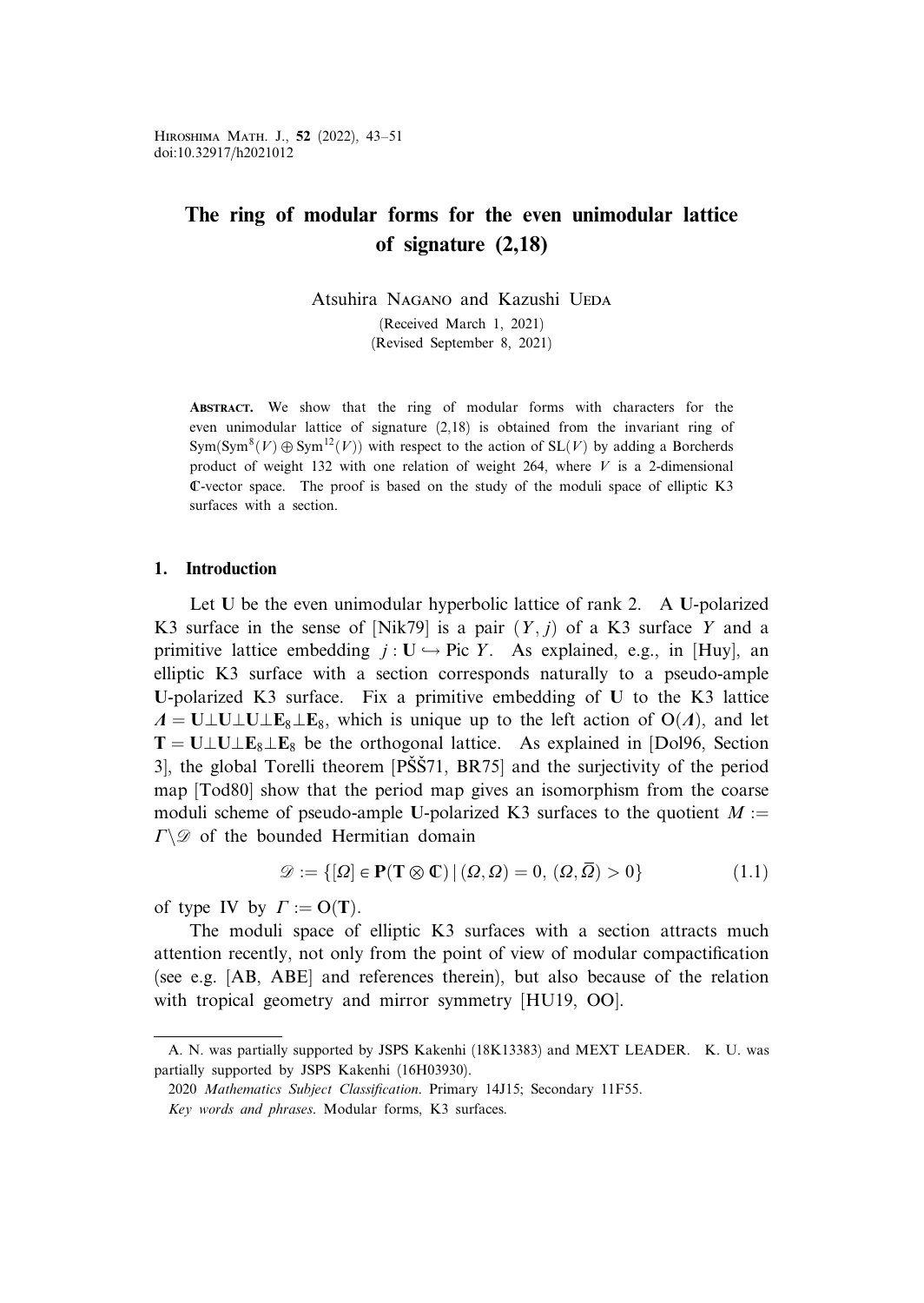A *modular form* on  $\mathscr D$  with respect to  $\Gamma$  of weight  $k \in \mathbb Z$  and character  $\chi \in \text{Char}(\Gamma) := \text{Hom}(\Gamma, \mathbb{C}^{\times})$  is a holomorphic function  $f : \tilde{\mathscr{D}} \to \mathbb{C}$  on the total space

$$
\tilde{\mathcal{D}} := \{ \Omega \in \mathbf{T} \otimes \mathbb{C} \mid (\Omega, \Omega) = 0, \, (\Omega, \overline{\Omega}) > 0 \} \tag{1.2}
$$

of a principal  $\mathbb{C}^{\times}$ -bundle on  $\mathscr{D}$  satisfying

- (i)  $f(\alpha z) = \alpha^{-k} f(z)$  for any  $\alpha \in \mathbb{C}^{\times}$ , and
- (ii)  $f(\gamma z) = \chi(\gamma) f(z)$  for any  $\gamma \in \Gamma$ .

The vector spaces  $A_k(\Gamma, \chi)$  of modular forms constitute the ring

$$
\tilde{A}(\Gamma) := \bigoplus_{k=0}^{\infty} \bigoplus_{\chi \in \text{Char}(\Gamma)} A_k(\Gamma, \chi)
$$
\n(1.3)

of modular forms. We also write the subring of modular forms without characters as

$$
A(\Gamma) := \bigoplus_{k=0}^{\infty} A_k(\Gamma). \tag{1.4}
$$

Let  $V := \text{Spec } \mathbb{C}[x, w]$  be a 2-dimensional affine space over  $\mathbb{C}$ . For  $k \in \mathbb{N}$ , we write the k-th symmetric product of V as  $\text{Sym}^k V$ . The special linear group SL<sub>2</sub> acts naturally on  $S := \text{Sym}^8 V \times \text{Sym}^{12} V$  considered as an affine variety, whose coordinate ring will be denoted by

$$
\mathbb{C}[S] = \mathbb{C}[u_{8,0}, u_{7,1}, \dots, u_{0,8}, u_{12,0}, u_{11,1}, \dots, u_{0,12}]. \tag{1.5}
$$

We let  $\mathbb{G}_m$  act on S in such a way that  $u_{i,j}$  has weight  $(i+j)/2$ . This  $\mathbb{G}_m$ action commutes with the SL<sub>2</sub>-action, so that the invariant subring  $\mathbb{C}[S]^{\text{SL}_2}$  has an induced  $\mathbb{G}_m$ -action.

Building on [Mir81], it is shown in [OO, Theorem 7.9] that the period map induces an isomorphism from Proj  $\mathbb{C}[S]^{SL_2}$  to the Satake–Baily–Borel compactification of  $\Gamma \backslash \mathcal{D}$ . As we explain in Section 2, the period map also gives an isomorphism

$$
A(\Gamma) \cong \mathbb{C}[S]^{\operatorname{SL}_2} \tag{1.6}
$$

of graded rings.

Note that we have  $Char(\Gamma) = \{id, det\}$  (cf. e.g. [GHS09, Corollary 1.8]). The main result of this paper is the following:

Theorem 1. One has

$$
\tilde{A}(\Gamma) \cong (\mathbb{C}[S]^{\text{SL}_2})[s_{132}]/(s_{132}^2 - A_{264}), \tag{1.7}
$$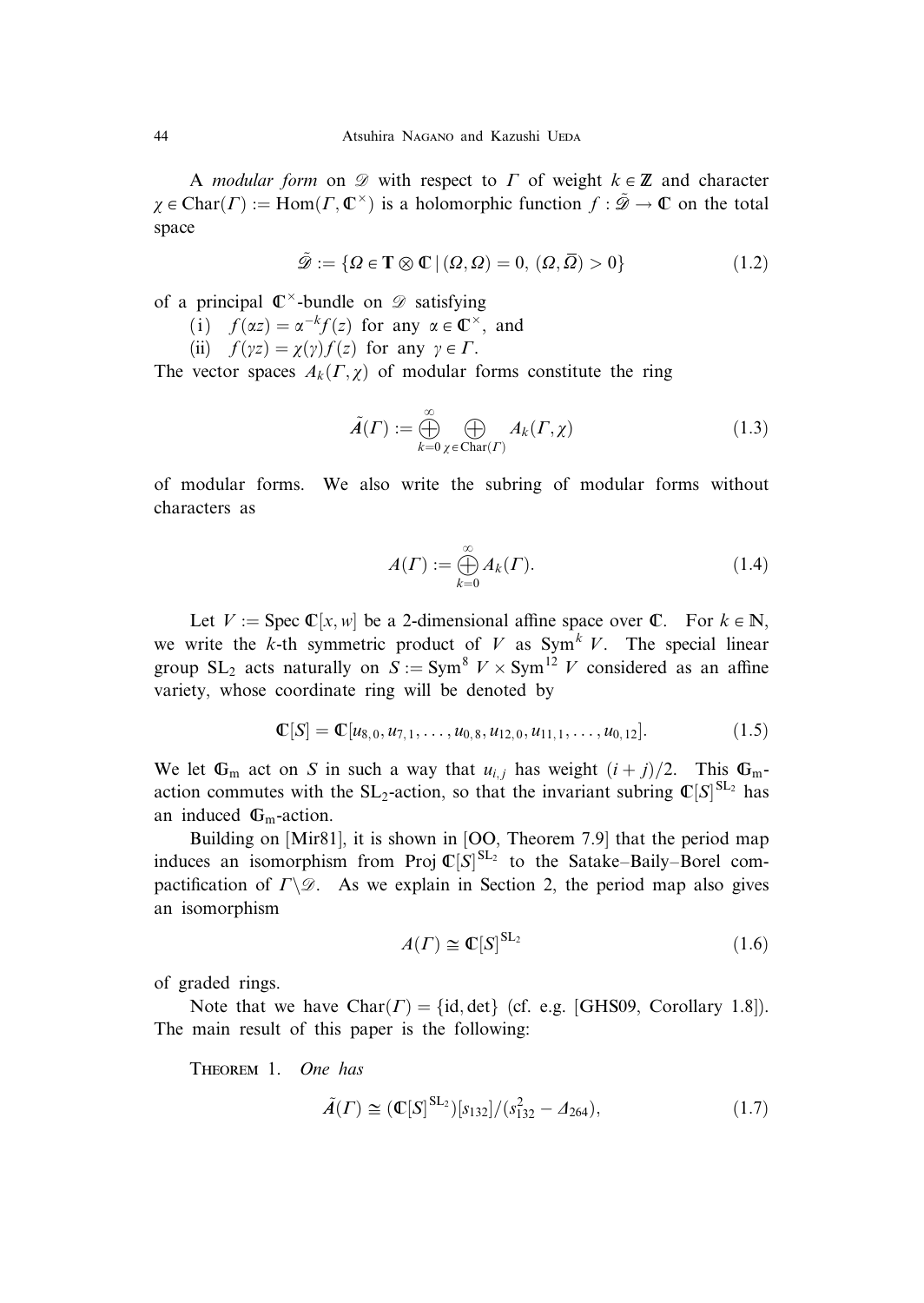where  $s_{132}$  is an element of weight 132 and  $\Lambda_{264} \in \mathbb{C}[\mathcal{S}]^{\mathrm{SL}_2}$  is an element of weight 264.

The proof is based on the construction of an algebraic stack which is isomorphic to the orbifold quotient  $[O(T)\setminus\mathscr{D}]$  in codimension 1. The same strategy has been used in [HU] and [NU] to determine the rings of modular forms with characters for the lattices  $U \perp U \perp E_8$  and  $U \perp U \perp A_1 \perp A_1$ , respectively.

The modular form  $s_{132}$  is constructed in [FSM07, Lemma 5.1]. It can also be obtained either as the quasi pull-back [GHS13, Theorem 8.2] of the Borcherds form  $\Phi_{12}$  associated with the even unimodular lattice of signature  $(2, 26)$  [Bor95, Section 10, Example 2], or by applying [Bor95, Theorem 10.1] to the nearly holomorphic modular form

$$
\frac{1728E_4}{E_4^3 - E_6^2} = \frac{1}{q} + 264 + 8244q + 139520q^2 + \cdots,
$$
\n(1.8)

where

$$
E_4 = 1 + 240 \sum_{n=1}^{\infty} \frac{n^3 q^n}{1 - q^n} = 1 + 240q + 2160q^2 + \cdots,
$$
 (1.9)

$$
E_6 = 1 - 504 \sum_{n=1}^{\infty} \frac{n^5 q^n}{1 - q^n} = 1 - 504q - 6632q^2 + \cdots
$$
 (1.10)

In particular, it is a cusp form with character det admitting an infinite product expansion. See also [DKW19, Section 5] and references therein for the case of the even unimodular lattice of signature (2,10).

Since  $SL_2$  is reductive, the invariant ring  $\mathbb{C}[S]^{SL_2}$  is finitely generated, and there exists an algorithm for computing a finite generating set (see e.g. [Stu08] and references therein). The element  $\Delta_{264}$  can also be computed algorithmically, and it is an interesting problem to describe them explicitly.

#### 2. The coarse moduli space of U-polarized K3 surfaces

As is well known (cf. e.g. [SS10, Section 4]), a U-polarized K3 surface admits a Weierstrass model of the form

$$
z^{2} = y^{3} + g_{2}(x, w; u)y + g_{3}(x, w; u)
$$
\n(2.1)

in  $P(1, 4, 6, 1)$ , where

$$
g_2(x, w; u) = \sum_{i=0}^{8} u_{8-i, i} x^{8-i} w^i
$$
 (2.2)

$$
= u_{8,0}x^8 + u_{7,1}x^7u + \dots + u_{0,8}w^8, \tag{2.3}
$$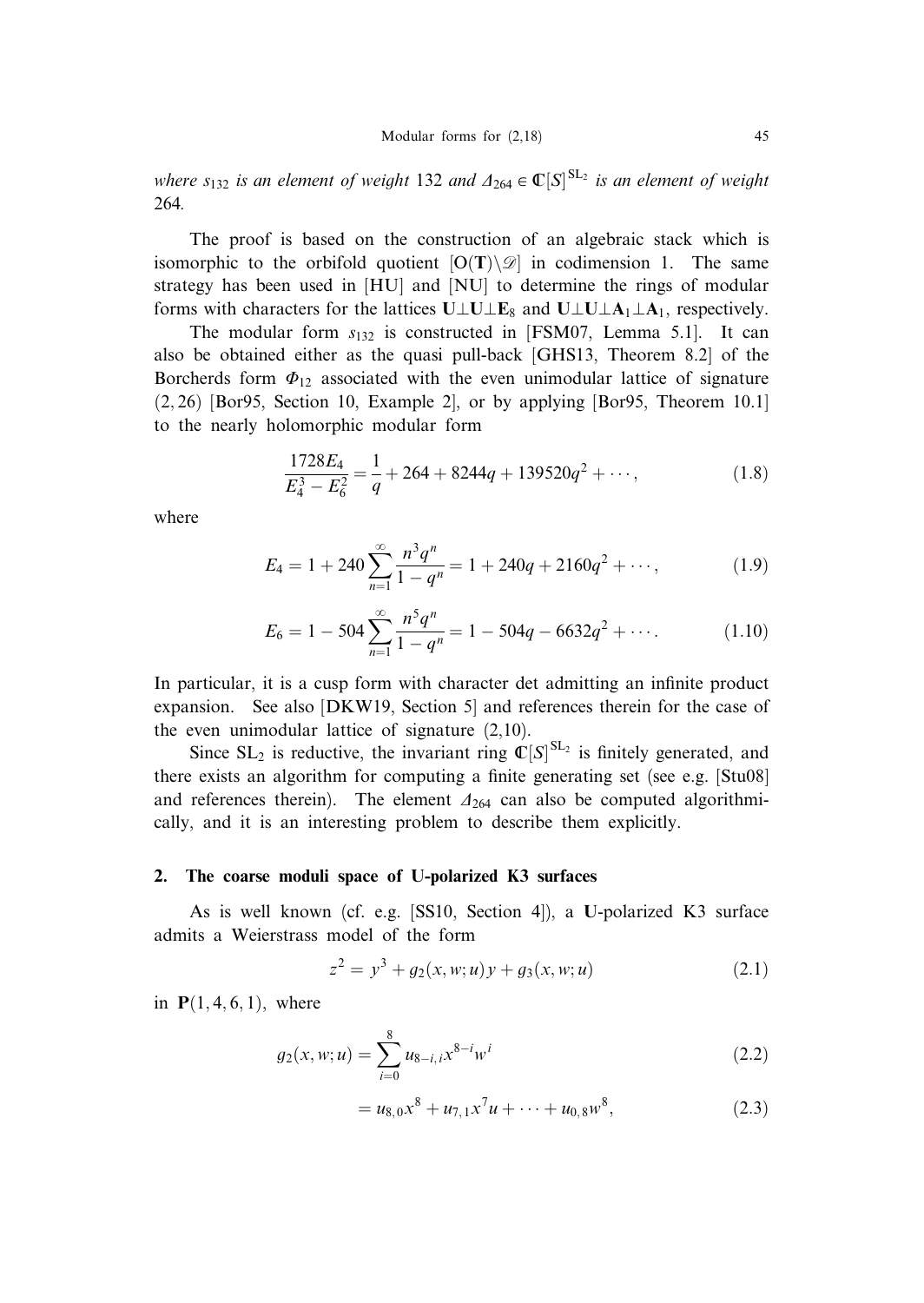46 Atsuhira Nagano and Kazushi UEDA

$$
g_3(x, w; u) = \sum_{i=0}^{12} u_{12-i,i} x^{12-i} w^i
$$
 (2.4)

$$
=u_{12,0}x^{12}+u_{11,1}x^{11}u+\cdots+u_{0,12}w^{12}
$$
 (2.5)

for

$$
u = ((u_{8,0}, \dots, u_{0,8}), (u_{12,0}, \dots, u_{0,12})) \in S.
$$
 (2.6)

The hypersurface in  $P(1, 4, 6, 1)$  defined by (2.1) has a singularity worse than rational double points on the fiber at  $a \in \mathbf{P}^1$  if and only if  $\text{ord}_a(q_2) \geq$ 4 and  $\text{ord}_a(g_3) \ge 6$  (see e.g. [Mir89, Proposition III.3.2]). Let  $U \subset S$  be the open subscheme parametrizing hypersurfaces with at worst rational double points.

The parameter  $u$  describing a given U-polarized K3 surface is unique up to the action of  $SL_2 \times \mathbb{G}_m$ , where  $\mathbb{G}_m$  acts on  $P(1,4,6,1) \times Sym^8$   $V \times Sym^{12}$  V by

$$
\mathbb{G}_{m} \ni \lambda : ((x, y, z, w), (u_{i,j})_{i,j}) \mapsto ((x, \lambda^2 y, \lambda^3 z, w), (\lambda^{(i+j)/2} u_{i,j})_{i,j}) \qquad (2.7)
$$

rescaling the holomorphic volume form

$$
\Omega = \text{Res}_{Z^2 - y^3 - g_2(x, w; u)y - g_3(x, w; u)}
$$
(2.8)

as

$$
\Omega_{\lambda u} = \text{Res} \frac{w \, dx \wedge d(\lambda^2 y) \wedge d(\lambda^3 z)}{(\lambda^3 z)^2 - (\lambda^2 y)^3 - g_2(x, w; \lambda \cdot u)(\lambda^2 y) - g_3(x, w; \lambda \cdot u)} = \lambda^{-1} \Omega_u. \tag{2.9}
$$

The categorical quotient  $T := U / SL_2$  is the coarse moduli scheme of pairs  $(Y, \Omega)$  consisting of a U-polarized K3 surface Y and a holomorphic volume form  $\Omega \in H^0(\omega_Y)$  on Y. The fact that the codimension of  $S \setminus U$  is greater than 2 implies an isomorphism

$$
\mathbb{C}[S]^{\operatorname{SL}_2} \cong \mathbb{C}[T] \tag{2.10}
$$

of graded rings. Since the character of  $\mathbb{C}[S]$  as a  $SL_2 \times \mathbb{G}_m$ -module is given by

$$
\prod_{i=0}^{8} (1 - q^{2i-8} t^4)^{-1} \prod_{i=0}^{12} (1 - q^{2i-12} t^6)^{-1}, \tag{2.11}
$$

the Hilbert series of the invariant ring is given by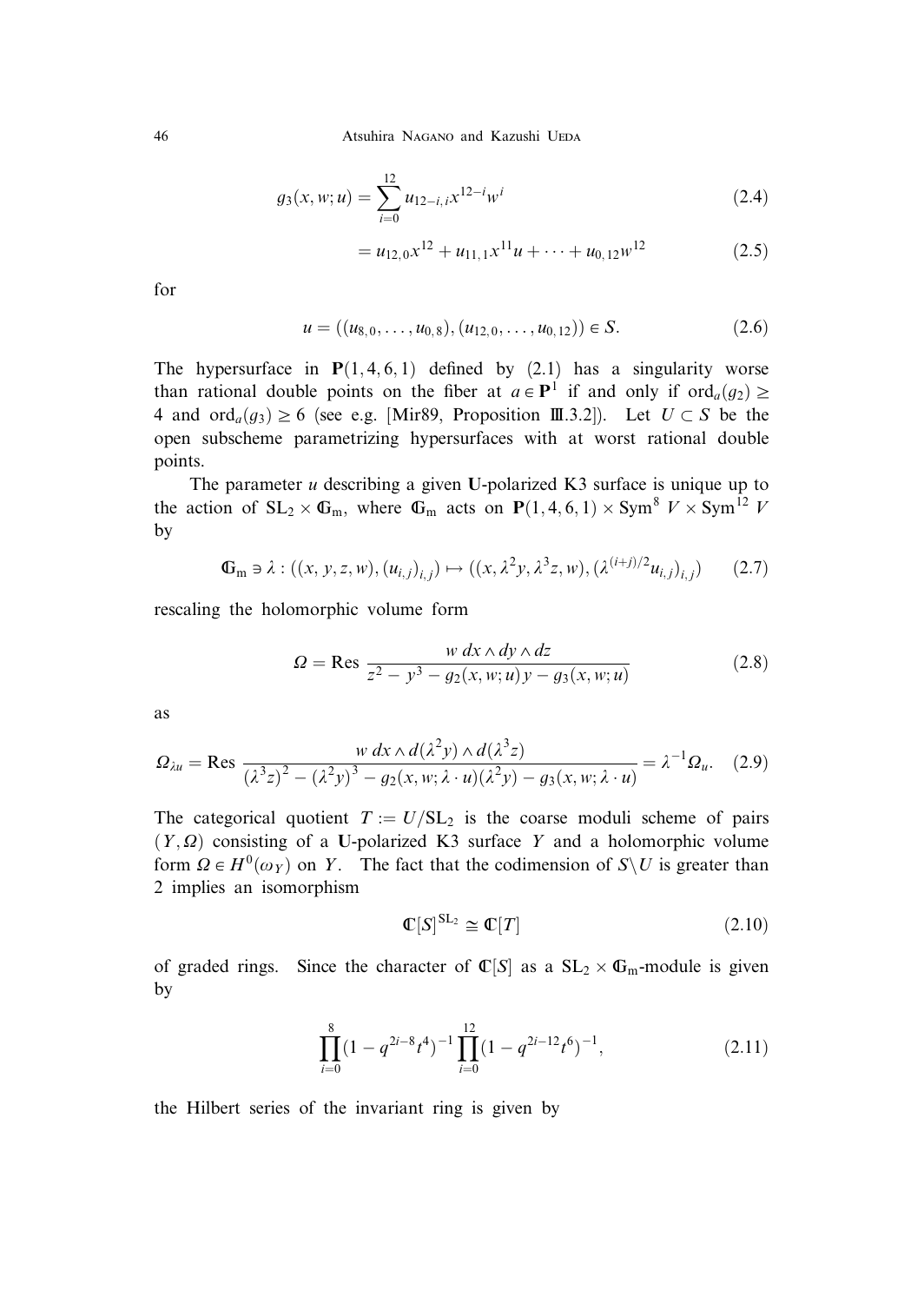$$
\sum_{i=0}^{\infty} \dim(\mathbb{C}[S]^{SL_2})_i t^i
$$
  
= Res<sub>q=0</sub> $\left( (q^{-1} - q) \prod_{i=0}^8 (1 - q^{2i-8} t^4)^{-1} \prod_{i=0}^{12} (1 - q^{2i-12} t^6)^{-1} \right)$  (2.12)

as explained, e.g., in [Muk03, Section 4.4]. It follows from the global Torelli theorem and the surjectivity of the period map that the period map induces a ring isomorphism

$$
A(\Gamma) \stackrel{\sim}{\to} \mathbb{C}[T],\tag{2.13}
$$

which preserves the grading by  $(2.9)$ . The isomorphism  $(1.6)$  follows from (2.10) and (2.13).

### 3. Modular forms with characters

The coarse moduli space  $M$  of U-polarized K3 surfaces is an open subvariety of its Satake–Baily–Borel compactification Proj  $A(\Gamma) \cong P(4^9, 6^{13})/S\mathbb{L}_2$ . Although  $M = \Gamma \backslash \mathcal{D}$  and the orbifold quotient  $\mathbb{M} := [\Gamma \backslash \mathcal{D}]$  are closely related, the canonical morphism  $\mathbb{M} \to M$  is not an isomorphism even in codimension 1. In order to obtain an orbifold which is isomorphic to M in codimension 1 (so that the total coordinate rings are isomorphic), consider the stack

$$
\mathbb{P} := [\mathbb{P}(4^9, 6^{13}) / SL_2],\tag{3.1}
$$

defined as the quotient of  $\mathbb{C}^{22}\setminus 0$  by the action of  $SL_2 \times \mathbb{G}_m$ . The morphism  $\mathbb{M} \to M$  lifts to a morphism  $\mathbb{M} \to \mathbb{P}$ , which is an isomorphism in codimension 0, since the generic stabilizers are  $\{\pm id\}$  on both sides.

Stabilizers of M along divisors come from reflections. One divisor with a generic stabilizer comes from the reflection with respect to a  $(-2)$ -vector whose reflection hyperplane corresponds to the locus where the Picard lattice contains  $U \perp A_1$ . In order to describe this locus, first consider the discriminant

$$
h(x, w; u) := 4g_2(x, w; u)^3 + 27g_3(x, w; u)^2
$$
\n(3.2)

of  $y^3 + g_2(x, w; u)y + g_3(x, w; u)$  as a polynomial in y, which is homogeneous of degree 24 in  $(x, w)$  and degree 12 in u. Note that the discriminant of a polynomial  $\sum_{i=0}^{n} a_i x^i w^{n-i}$  with respect to  $(x, w)$  is homogeneous of degree  $2(n-1)$  in  $\mathbb{Z}[a_0,\ldots,a_n]$  if deg  $a_0=\cdots=\deg a_n=1$ . It follows that the discriminant  $k_{552}(u)$  of  $h(x, w; u)$  with respect to  $(x, w)$  is a homogeneous polynomial of degree  $2 \cdot 23 \cdot 12 = 552$  in u. A general point on the divisor  $\mathbb{D}_{552}$  of **P** defined by  $k_{552}(u)$  corresponds to the locus where two fibers of Kodaira type  $I_1$  collapse into one fiber. This divisor has two components; a general point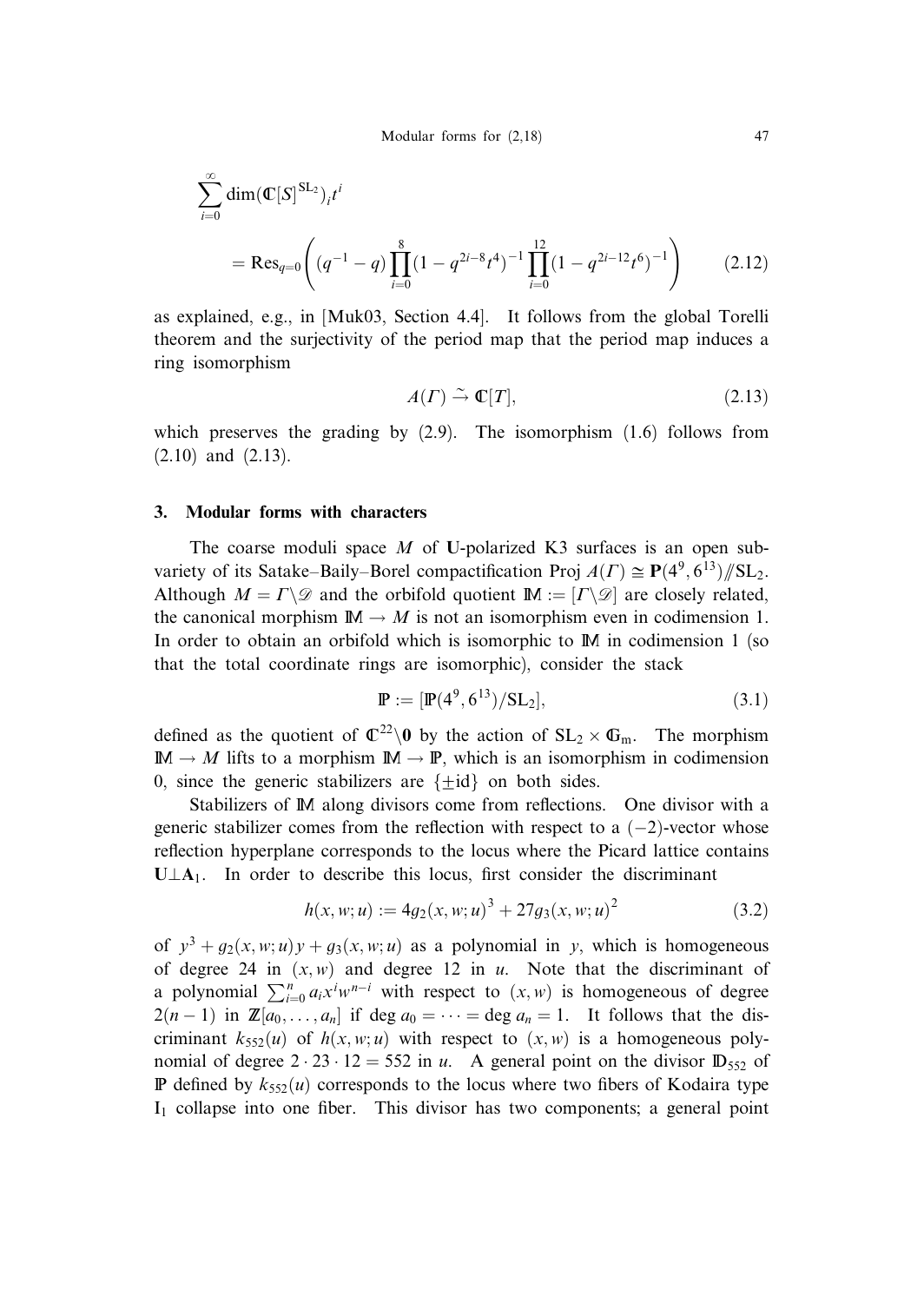on one component corresponds to the case when there exists a point  $p = [x : w]$ on  $P<sup>1</sup>$  such that neither  $q_2$  nor  $q_3$  vanishes at p, and a general point on the other component corresponds to the case when both  $g_2$  and  $g_3$  vanishes at p. In the former case, the resulting singular fiber is of Kodaira type  $I_2$ , and the surface acquires an  $A_1$ -singularity. In the latter case, the resulting singular fiber is of Kodaira type II, and the surface does not acquire any new singularity. The defining equation of the latter component is the resultant of  $g_2$ and  $g_3$ . It is given as the determinant

$$
r_{96}(u) = \begin{vmatrix} u_{8,0} & u_{7,1} & \cdots & u_{0,8} \\ u_{8,0} & \cdots & u_{1,7} & u_{0,8} \\ & & \ddots & & \ddots & \ddots \\ & & & & u_{8,0} & \cdots & u_{1,7} & u_{0,8} \\ & & & & u_{8,0} & \cdots & u_{1,7} & u_{0,8} \\ & & & & & u_{12,0} & u_{11,1} & \cdots & \cdots & u_{1,11} & u_{0,12} \\ & & & & & & \ddots & \ddots \\ & & & & & & & & u_{1,11} & u_{0,12} \end{vmatrix}
$$
 (3.3)

of the Sylvester matrix, which is homogeneous of degree

$$
12 \times 4 + 8 \times 6 = 96. \tag{3.4}
$$

As shown in [HU, Lemma 6.1], the polynomial  $k_{552}(u)$  is divisible by  $r_{96}(u)^3$ , and the quotient

$$
\Delta_{264}(u) := k_{552}(u) / r_{96}(u)^3 \tag{3.5}
$$

defines the reflection hyperplane along a  $(-2)$ -vector.

Recall from [AGV08, Cad07] that the root construction is an operation which adds a stabilizer along a divisor. Let T be the stack obtained from P by the root construction of order 2 along the divisor on P defined by  $\Delta_{264}(t)$ , which is the quotient of the double cover of P branched along  $\Delta_{264}(t)$ by the group G of deck transformations. The Picard group of  $\mathbb T$  (or the G-equivariant Picard group of P) is generated by the pull-back  $\mathcal{O}_{T}(1) :=$  $p^* \mathcal{O}_P(1)$  of the generator  $\mathcal{O}_P(1)$  of the Picard group of P by the structure morphism  $p : \mathbb{T} \to \mathbb{P}$  and the line bundle  $\mathcal{O}_{\mathbb{T}}(\mathbb{D}_{132})$  such that the space  $H^0(\mathcal{O}_{\mathbb{T}}(\mathbb{D}_{132}))$  is generated by an element  $s_{132}$  satisfying  $s_{132}^2 = \Delta_{264} \in$  $H^0(\mathcal{O}_{\mathbb{T}}(264)) \cong H^0(\mathcal{O}_{\mathbb{P}}(264))$ . Note also that  $\omega_{\mathbb{P}} \cong \mathcal{O}_{\mathbb{P}}(a)$ , where

$$
a = -\sum_{i=0}^{8} \deg u_{8-i,i} - \sum_{i=0}^{12} \deg u_{12-i,i} = -9 \times 4 - 13 \times 6 = -114. \tag{3.6}
$$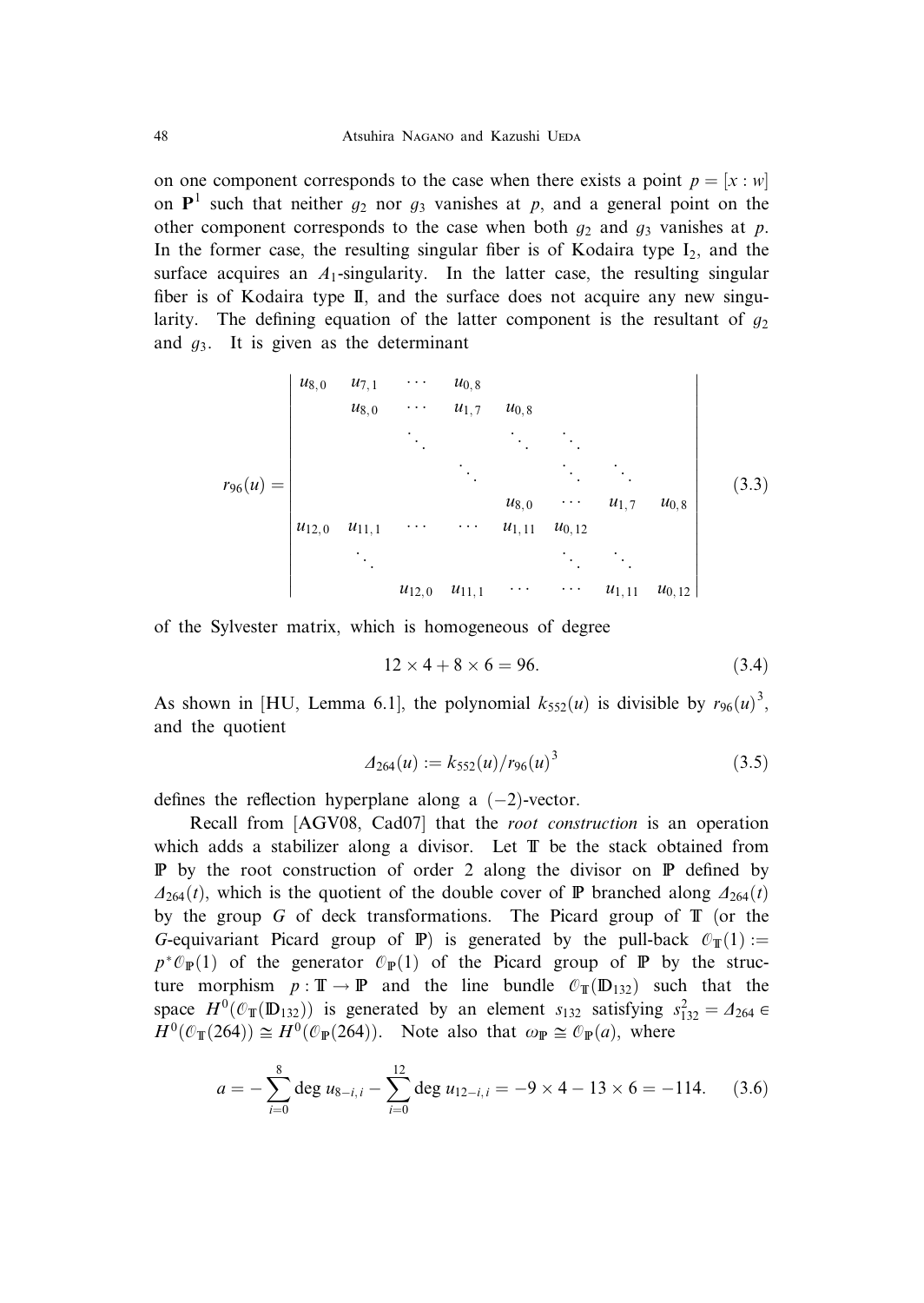The ramification formula for the canonical bundle gives

$$
\omega_{\mathbb{T}} \cong p^* \omega_{\mathbb{P}} \otimes \mathcal{O}_{\mathbb{T}}(\mathbb{D}_{132}) \tag{3.7}
$$

$$
\cong \mathcal{O}_{\mathbb{T}}(-114) \otimes \mathcal{O}_{\mathbb{T}}(132 + (-132 + \mathbb{D}_{132})) \tag{3.8}
$$

$$
\cong \mathcal{O}_{\mathbb{T}}(18) \otimes \mathcal{O}_{\mathbb{T}}(-132 + \mathbb{D}_{132}). \tag{3.9}
$$

Note that  $\mathcal{O}_{\mathbb{T}}(-132 + D_{132})$  is an element of order two in Pic T. By comparing (3.9) with

$$
\omega_{\mathbb{M}} \cong \mathcal{O}_{\mathbb{M}}(\text{dim }\mathbb{M}) \otimes \text{det} = \mathcal{O}_{\mathbb{M}}(18) \otimes \text{det}
$$
 (3.10)

which follows from (the proof of)  $[HU, P$ roposition 5.1. one concludes that M has no further stabilizer along a divisor, so that the lift  $\mathbb{M} \to \mathbb{T}$  of  $\mathbb{M} \to \mathbb{P}$ is an isomorphism in codimension 1. It follows that the injective map  $\mathbb{Z} \times \text{Char}(\Gamma) \to \text{Pic } \mathbb{M}, \ (i, \chi) \mapsto \mathcal{O}_{\mathbb{M}}(i) \otimes \chi$  is surjective, and the total coordinate ring (also known as the Cox ring) of M is given by

$$
\bigoplus_{\mathscr{L}\in\text{Pic}\,\mathbb{M}}H^0(\mathscr{L})\cong\bigoplus_{i=0}^{\infty}H^0(\mathscr{O}_{\mathbb{M}}(i))/(s_{132}^2-\Delta_{264}(t)).\tag{3.11}
$$

## **References**

- [AB] Kenneth Ascher and Dori Bejleri, Compact moduli of elliptic K3 surfaces, arXiv:1902.10686.
- [ABE] Valery Alexeev, Adrian Brunyate, and Philip Engel, Compactifications of moduli of elliptic K3 surfaces: stable pair and toroidal, arXiv:2002.07127.
- [AGV08] Dan Abramovich, Tom Graber, and Angelo Vistoli, Gromov-Witten theory of Deligne-Mumford stacks, Amer. J. Math. 130 (2008), no. 5, 1337–1398. MR 2450211 (2009k:14108)
- [Bor95] Richard E. Borcherds, Automorphic forms on  $O_{s+2,2}(R)$  and infinite products, Invent. Math. 120 (1995), no. 1, 161–213. MR 1323986
- [BR75] Dan Burns, Jr. and Michael Rapoport, On the Torelli problem for kählerian  $K 3$ surfaces, Ann. Sci. École Norm. Sup. (4) 8 (1975), no. 2, 235–273. MR 0447635
- [Cad07] Charles Cadman, Using stacks to impose tangency conditions on curves, Amer. J. Math. 129 (2007), no. 2, 405–427. MR 2306040 (2008g:14016)
- [DKW19] C. Dieckmann, A. Krieg, and M. Woitalla, The graded ring of modular forms on the Cayley half-space of degree two, Ramanujan J. 48 (2019), no. 2, 385–398. MR 3911795
- [Dol96] I. V. Dolgachev, Mirror symmetry for lattice polarized K3 surfaces, J. Math. Sci. 81 (1996), no. 3, 2599–2630, Algebraic geometry, 4. MR 1420220 (97i:14024)
- [FSM07] Eberhard Freitag and Riccardo Salvati Manni, Modular forms for the even modular lattice of signature  $(2, 10)$ , J. Algebraic Geom. 16  $(2007)$ , no. 4, 753–791. MR 2357689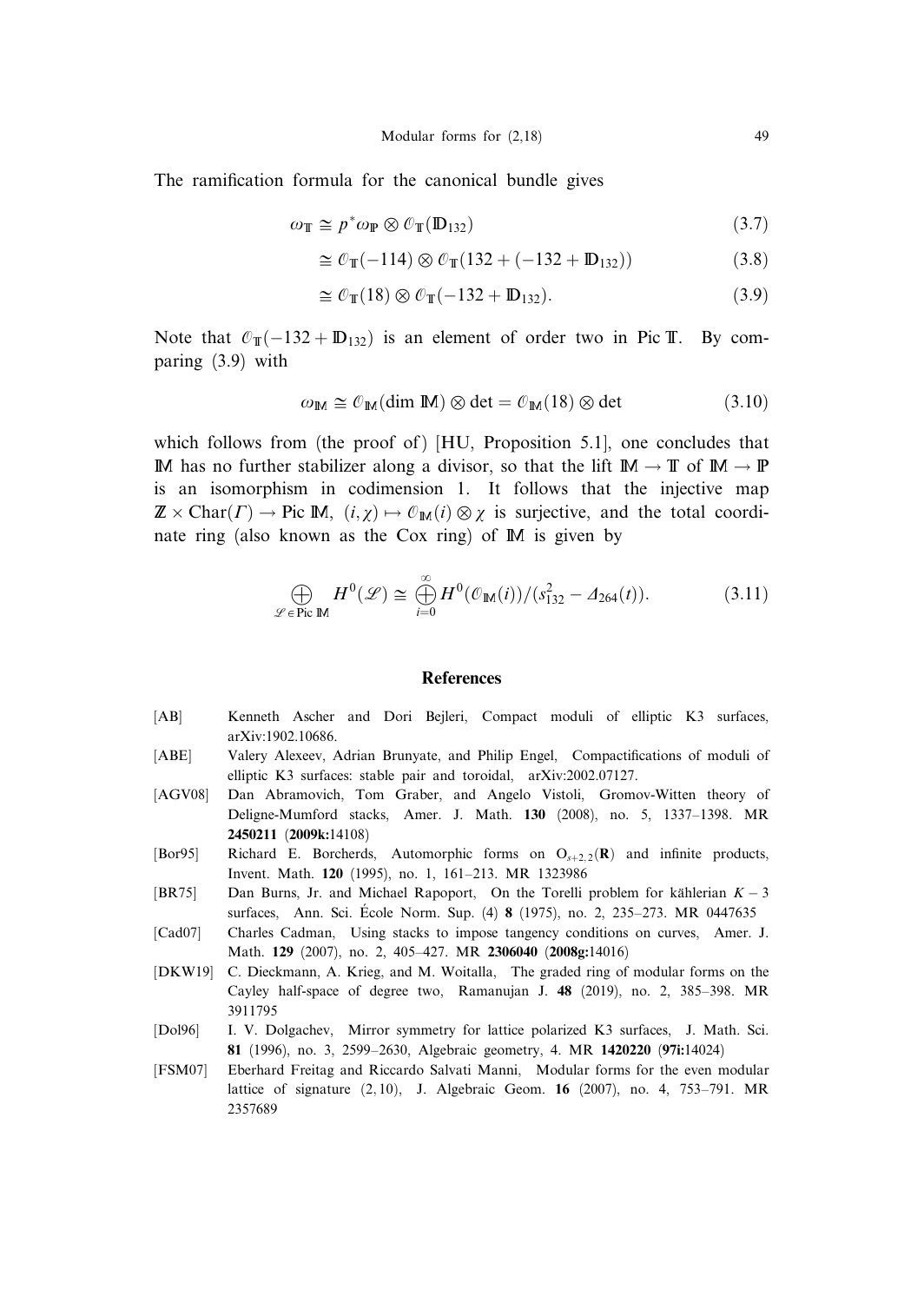- [GHS09] V. Gritsenko, K. Hulek, and G. K. Sankaran, Abelianisation of orthogonal groups and the fundamental group of modular varieties, J. Algebra 322 (2009), no. 2, 463– 478. MR 2529099
- [GHS13] V. Gritsenko, K. Hulek, and G. K. Sankaran, Moduli of K3 surfaces and irreducible symplectic manifolds, Handbook of moduli. Vol. I, Adv. Lect. Math. (ALM), vol. 24, Int. Press, Somerville, MA, 2013, pp. 459–526. MR 3184170
- [HU] Kenji Hashimoto and Kazushi Ueda, The ring of modular forms for the even unimodular lattice of signature  $(2, 10)$ , to appear in the Proceedings of the American Mathematical Society, arXiv:1406.0332.
- [HU19] Kenji Hashimoto and Kazushi Ueda, Reconstruction of general elliptic K3 surfaces from their Gromov–Hausdorff limits, Proc. Amer. Math. Soc. 147 (2019), no. 5, 1963–1969. MR 3937674
- [Huy] Daniel Huybrechts, Lectures on K3 surfaces, available at http://www.math.unibonn.de/people/huybrech/K3Global.pdf.
- [Mir81] Rick Miranda, The moduli of Weierstrass fibrations over  $P<sup>1</sup>$ , Math. Ann. 255 (1981), no. 3, 379–394. MR 615858
- [Mir89] Rick Miranda, The basic theory of elliptic surfaces, Dottorato di Ricerca in Matematica. [Doctorate in Mathematical Research], ETS Editrice, Pisa, 1989. MR 1078016 (92e:14032)
- [Muk03] Shigeru Mukai, An introduction to invariants and moduli, Cambridge Studies in Advanced Mathematics, vol. 81, Cambridge University Press, Cambridge, 2003, Translated from the 1998 and 2000 Japanese editions by W. M. Oxbury. MR 2004218
- [Nik79] V. V. Nikulin, Finite groups of automorphisms of Kählerian K3 surfaces, Trudy Moskov. Mat. Obshch. 38 (1979), 75–137. MR 544937 (81e:32033)
- [NU] Atsuhira Nagano and Kazushi Ueda, The ring of modular forms of  $O(2, 4; \mathbb{Z})$  with characters, to appear in Hokkaido Mathematical Journal, arXiv:2005.00231.
- [OO] Yuji Odaka and Yoshiki Oshima, Collapsing K3 surfaces, tropical geometry and moduli compactifications of Satake, Morgan-Shalen type, arXiv:1810.07685.
- [PŠŠ71] I. I. Pjateckii-Šapiro and I. R. Šafarevič, Torelli's theorem for algebraic surfaces of type K3, Izv. Akad. Nauk SSSR Ser. Mat. 35 (1971), 530–572. MR 0284440  $(44 \neq 1666)$
- [SS10] Matthias Schütt and Tetsuji Shioda, Elliptic surfaces, Algebraic geometry in East Asia—Seoul 2008, Adv. Stud. Pure Math., vol. 60, Math. Soc. Japan, Tokyo, 2010, pp. 51–160. MR 2732092 (2012b:14069)
- [Stu08] Bernd Sturmfels, Algorithms in invariant theory, second ed., Texts and Monographs in Symbolic Computation, SpringerWienNewYork, Vienna, 2008. MR 2667486 (2011j:13009)
- [Tod80] Andrei N. Todorov, Applications of the Kähler-Einstein-Calabi-Yau metric to moduli of K3 surfaces, Invent. Math. 61 (1980), no. 3, 251–265. MR 592693

Atsuhira Nagano Faculty of Mathematics and Physics Institute of Science and Engineering Kanazawa University Kakuma, Kanazawa, Ishikawa, 920-1192, Japan E-mail: atsuhira.nagano@gmail.com